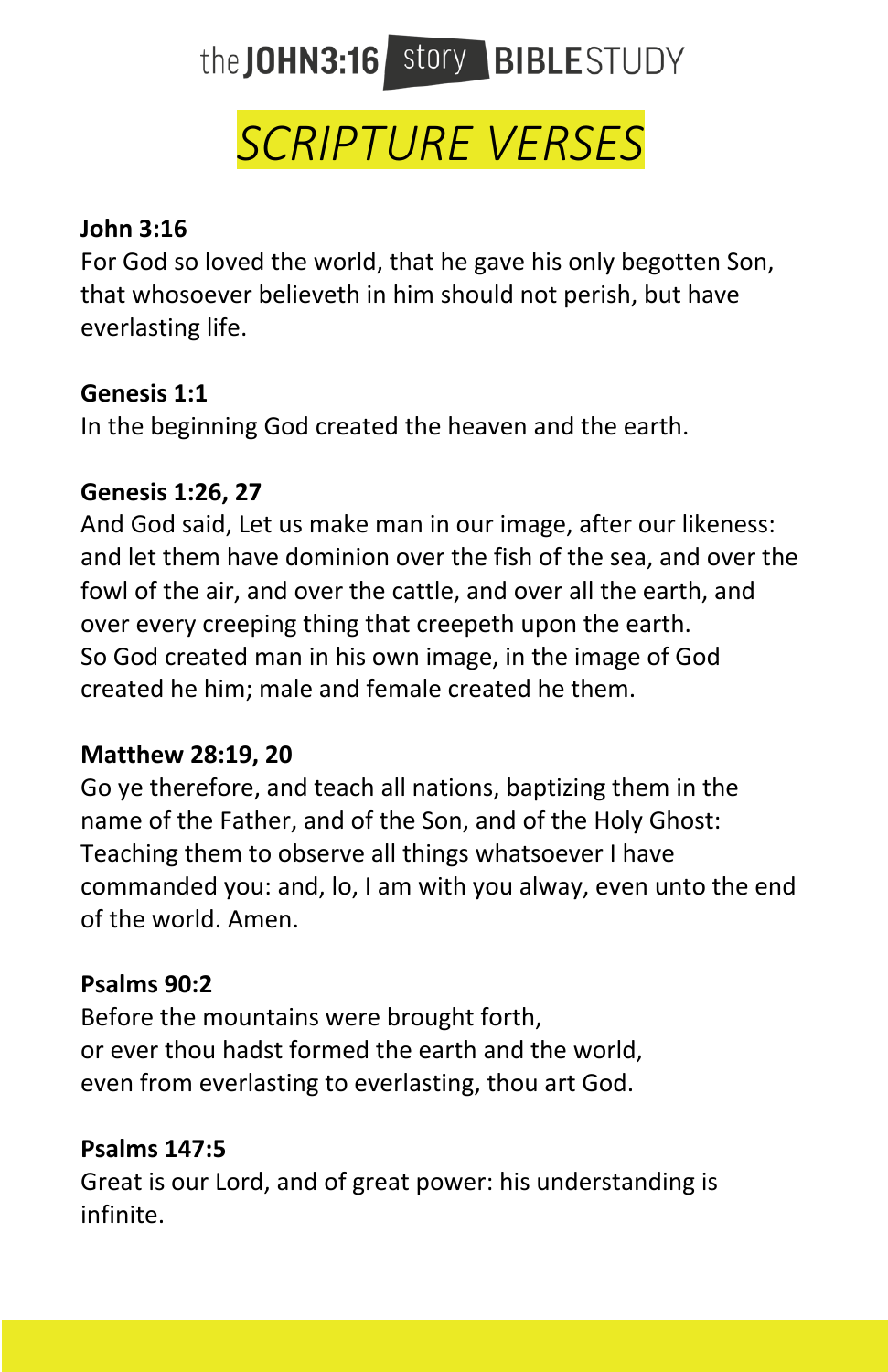### **Isaiah 6:3**

And one cried unto another, and said, Holy, holy, holy, is the LORD of hosts: the whole earth is full of his glory.

# **Deuteronomy 32:3, 4**

Because I will publish the name of the LORD: ascribe ye greatness unto our God.

He is the Rock, his work is perfect: for all his ways are judgment: a God of truth and without iniquity, just and right is he.

# **Matthew 5:48**

Be ye therefore perfect, even as your Father which is in heaven is perfect.

# **1 John 4:8**

He that loveth not knoweth not God; for God is love.

#### **Genesis 3:20**

And Adam called his wife's name Eve; because she was the mother of all living.

#### **Genesis 1:26, 27**

And God said, Let us make man in our image, after our likeness: and let them have dominion over the fish of the sea, and over the fowl of the air, and over the cattle, and over all the earth, and over every creeping thing that creepeth upon the earth. So God created man in his own image, in the image of God created he him; male and female created he them.

#### **Genesis 3:8, 9**

And they heard the voice of the LORD God walking in the garden in the cool of the day: and Adam and his wife hid themselves from the presence of the LORD God amongst the trees of the garden. And the LORD God called unto Adam, and said unto him, Where art thou?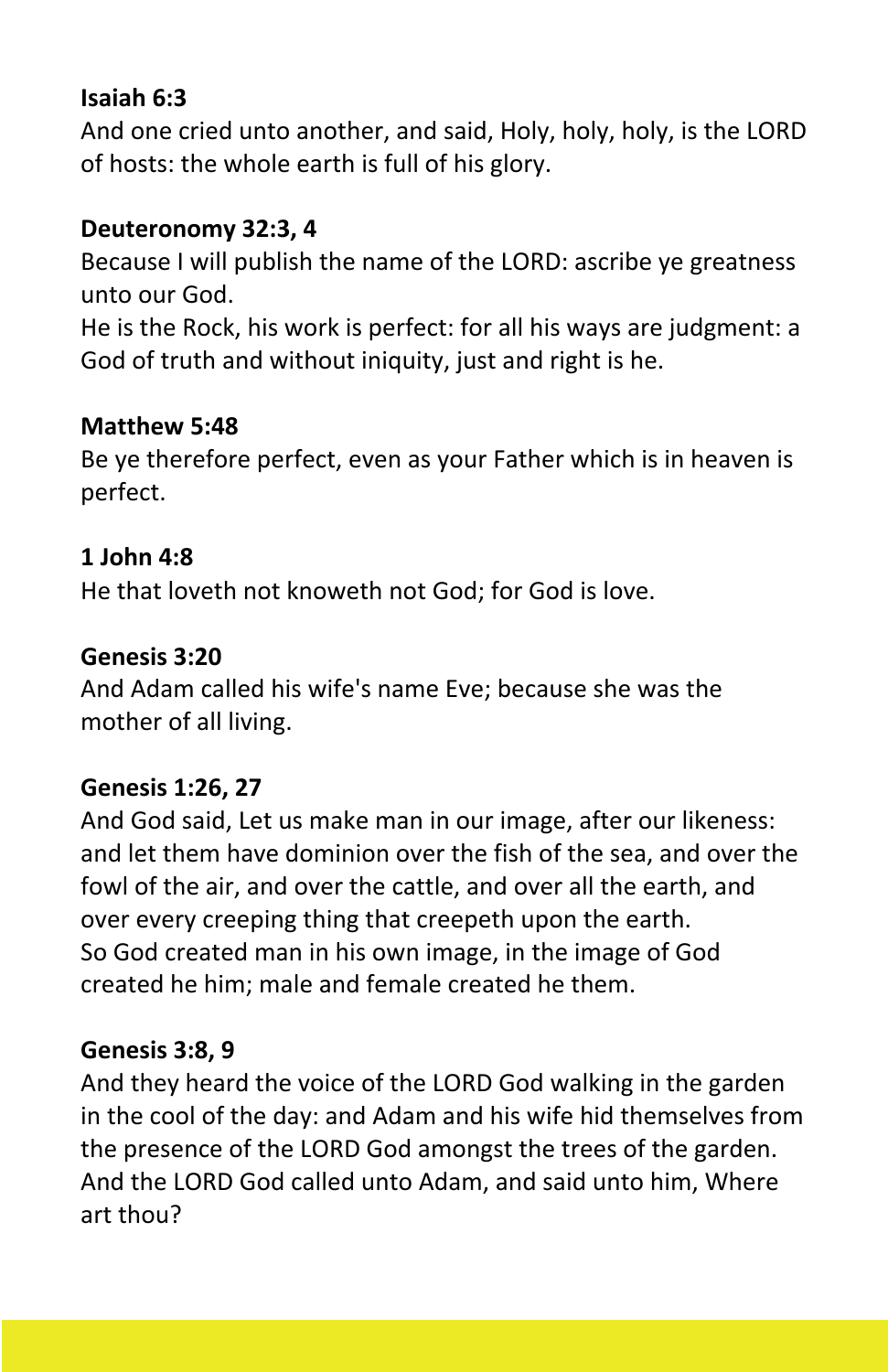# **1 John 4:9, 10**

In this was manifested the love of God toward us, because that God sent his only begotten Son into the world, that we might live through him.

Herein is love, not that we loved God, but that he loved us, and sent his Son to be the propitiation for our sins.

# **Philippians 2:6**

Who, being in the form of God, thought it not robbery to be equal with God:

# **John 1:1-3**

In the beginning was the Word, and the Word was with God, and the Word was God.

The same was in the beginning with God.

All things were made by him; and without him was not any thing made that was made.

# **Matthew 1:23-25**

Behold, a virgin shall be with child, and shall bring forth a son, and they shall call his name Emmanuel, which being interpreted is, God with us.

Then Joseph being raised from sleep did as the angel of the Lord had bidden him, and took unto him his wife:

And knew her not till she had brought forth her firstborn son: and he called his name JESUS.

# **John 1:14**

And the Word was made flesh, and dwelt among us, (and we beheld his glory, the glory as of the only begotten of the Father,) full of grace and truth.

# **John 21:25**

And there are also many other things which Jesus did, the which, if they should be written every one, I suppose that even the world itself could not contain the books that should be written. Amen.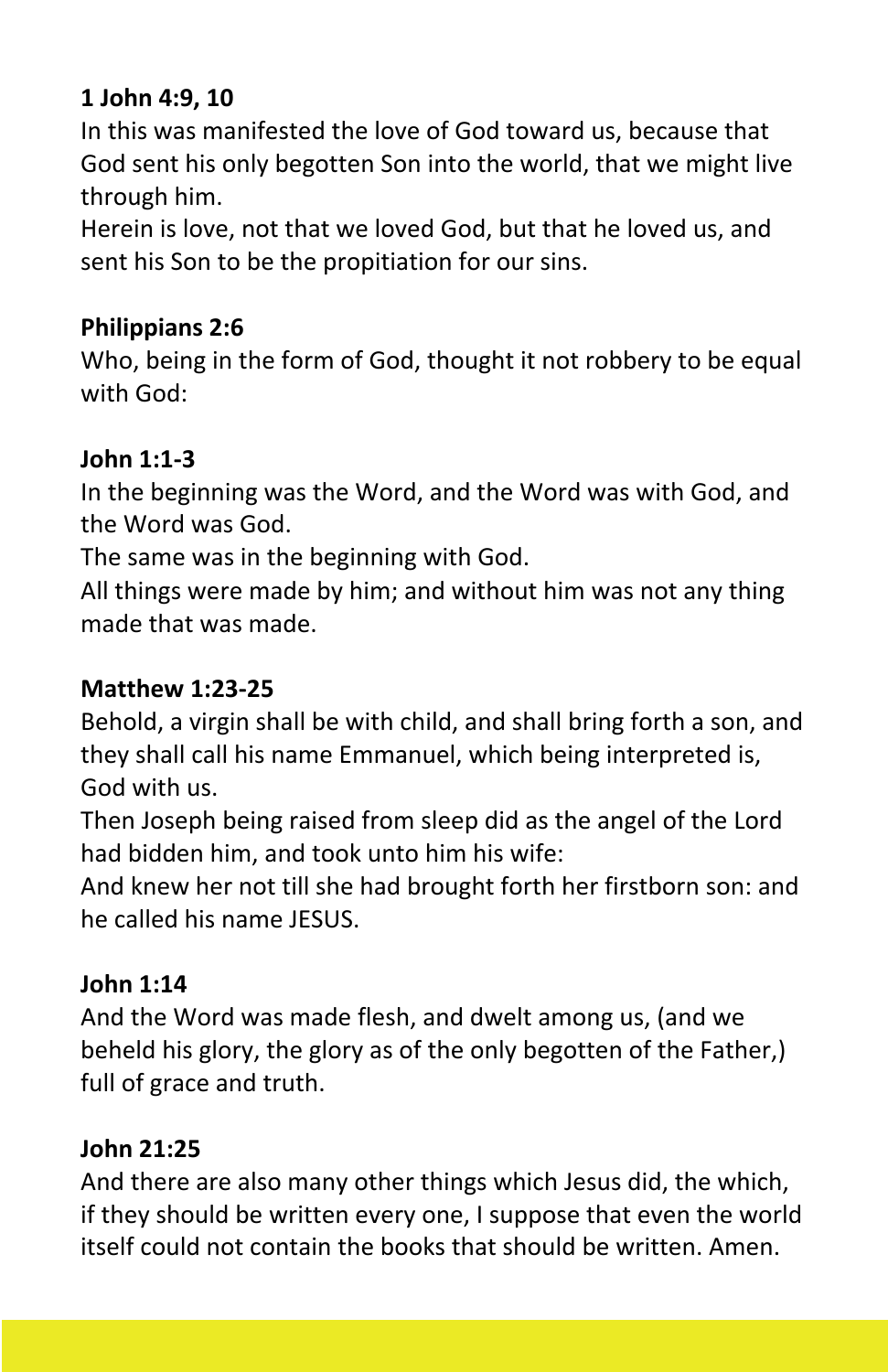# **1 Peter 2:21-24**

For even hereunto were ye called: because Christ also suffered for us, leaving us an example, that ye should follow his steps:

Who did no sin, neither was guile found in his mouth:

Who, when he was reviled, reviled not again; when he suffered, he threatened not; but committed himself to him that judgeth righteously:

Who his own self bare our sins in his own body on the tree, that we, being dead to sins, should live unto righteousness: by whose stripes ye were healed.

# **Matthew 12:46**

While he yet talked to the people, behold, his mother and his brethren stood without, desiring to speak with him.

#### **Mark 6:3**

Is not this the carpenter, the son of Mary, the brother of James, and Joses, and of Juda, and Simon? and are not his sisters here with us? And they were offended at him.

# **1 Corinthians 15:3, 4**

For I delivered unto you first of all that which I also received, how that Christ died for our sins according to the scriptures; And that he was buried, and that he rose again the third day according to the scriptures:

#### **1 Peter 3:18**

For Christ also hath once suffered for sins, the just for the unjust, that he might bring us to God, being put to death in the flesh, but quickened by the Spirit:

#### **Romans 6:23**

For the wages of sin is death; but the gift of God is eternal life through Jesus Christ our Lord.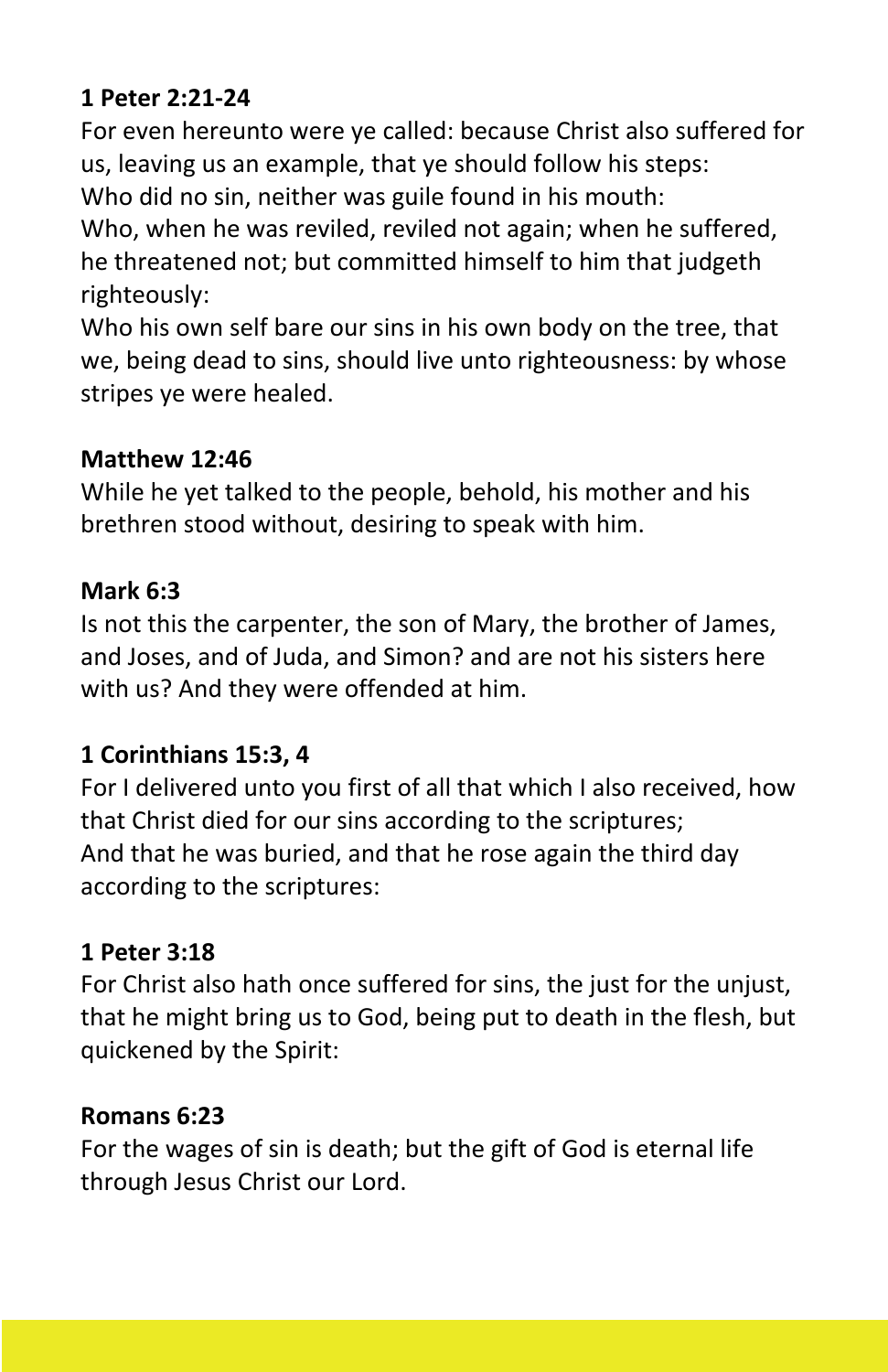# **1 John 4:10**

Herein is love, not that we loved God, but that he loved us, and sent his Son to be the propitiation for our sins.

#### **Romans 5:8**

But God commendeth his love toward us, in that, while we were yet sinners, Christ died for us.

# **1 John 3:4**

Whosoever committeth sin transgresseth also the law: for sin is the transgression of the law.

#### **Hebrews 9:27**

And as it is appointed unto men once to die, but after this the judgment:

# **THE TEN COMMANDMENTS** | **Exodus 20:1-17**

And God spake all these words, saying,

I am the Lord thy God, which have brought thee out of the land of Egypt, out of the house of bondage.

# **1. Thou shalt have no other gods before me**.

# **2. Thou shalt not make unto thee any graven image**, or any likeness of any thing that is in heaven above, or that is in the earth beneath, or that is in the water under the earth.

Thou shalt not bow down thyself to them, nor serve them: for I the Lord thy God am a jealous God, visiting the iniquity of the fathers upon the children unto the third and fourth generation of them that hate me;

And shewing mercy unto thousands of them that love me, and keep my commandments.

# **3. Thou shalt not take the name of the Lord thy God in vain**; for the Lord will not hold him guiltless that taketh his name in vain.

# **4. Remember the sabbath day, to keep it holy**.

Six days shalt thou labour, and do all thy work:

But the seventh day is the sabbath of the Lord thy God: in it thou shalt not do any work, thou, nor thy son, nor thy daughter, thy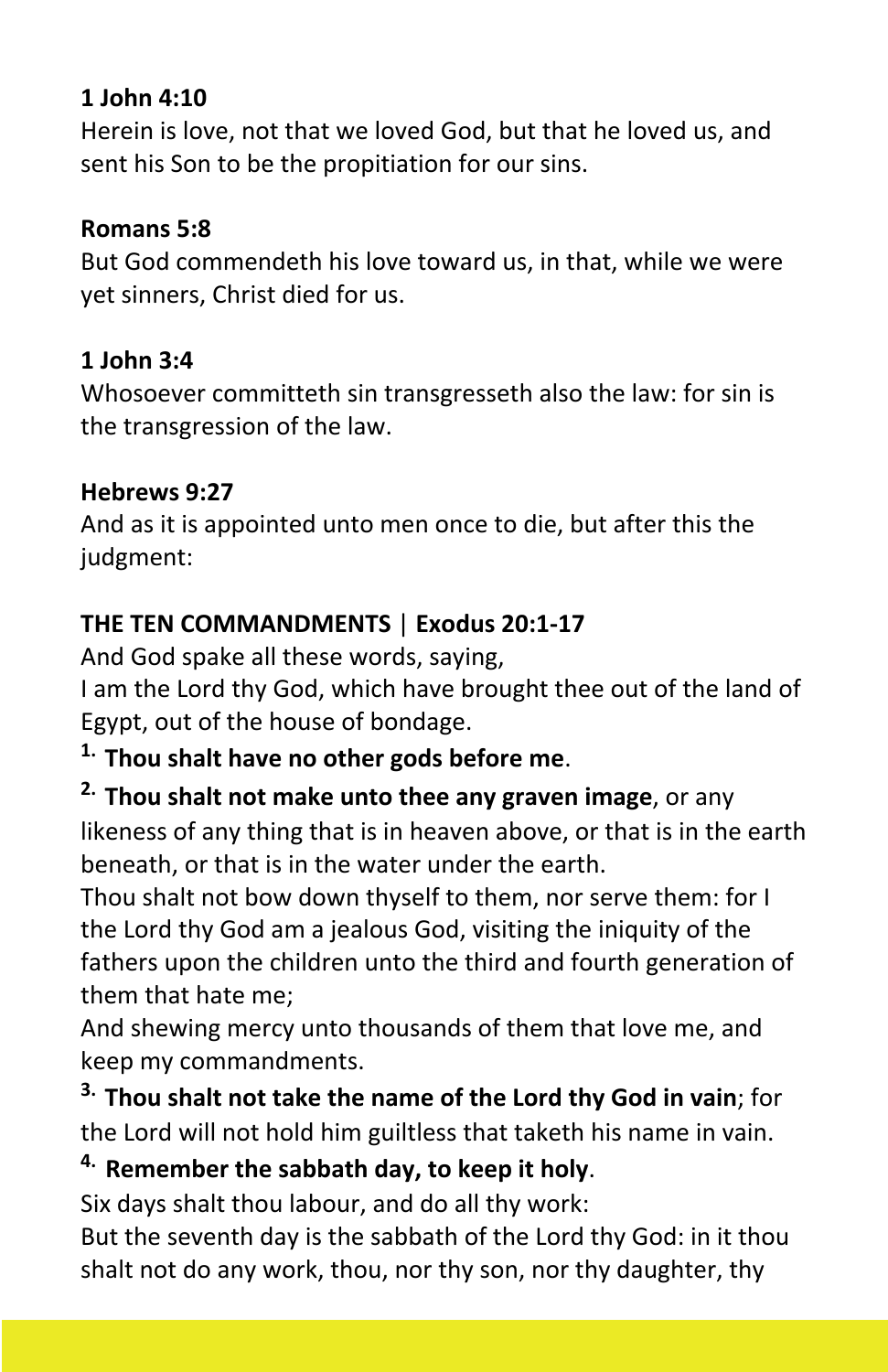manservant, nor thy maidservant, nor thy cattle, nor thy stranger that is within thy gates:

For in six days the Lord made heaven and earth, the sea, and all that in them is, and rested the seventh day: wherefore the Lord blessed the sabbath day, and hallowed it.

**5.Honour thy father and thy mother**: that thy days may be long upon the land which the Lord thy God giveth thee.

- **6. Thou shalt not kill**.
- **7. Thou shalt not commit adultery**.
- **8. Thou shalt not steal**.

**9. Thou shalt not bear false witness** against thy neighbour.

**10. Thou shalt not covet** thy neighbour's house, thou shalt not covet thy neighbour's wife, nor his manservant, nor his maidservant, nor his ox, nor his ass, nor any thing that is thy neighbour's.

And all the people saw the thunderings, and the lightnings, and the noise of the trumpet, and the mountain smoking: and when the people saw it, they removed, and stood afar off.

# **Matthew 5:27, 28**

Ye have heard that it was said by them of old time, Thou shalt not commit adultery: But I say unto you, That whosoever looketh on a woman to lust after her hath committed adultery with her already in his heart.

# **Romans 5:12**

Wherefore, as by one man sin entered into the world, and death by sin; and so death passed upon all men, for that all have sinned:

# **Genesis 2:16, 17**

And the LORD God commanded the man, saying, Of every tree of the garden thou mayest freely eat:

But of the tree of the knowledge of good and evil, thou shalt not eat of it: for in the day that thou eatest thereof thou shalt surely die.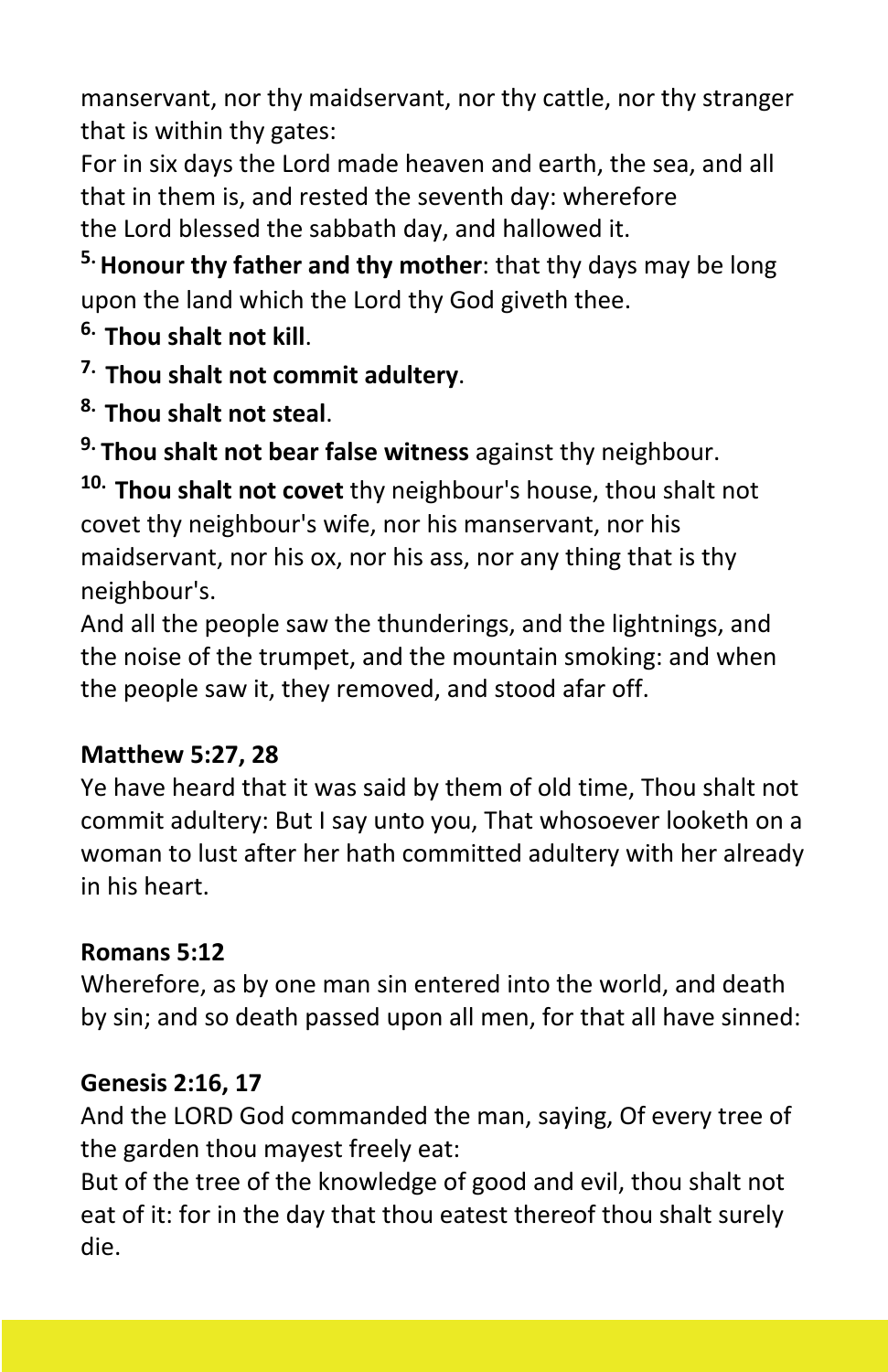# **Genesis 3:8**

And they heard the voice of the LORD God walking in the garden in the cool of the day: and Adam and his wife hid themselves from the presence of the LORD God amongst the trees of the garden.

#### **Genesis 3:23, 24**

Therefore the LORD God sent him forth from the garden of Eden, to till the ground from whence he was taken.

So he drove out the man; and he placed at the east of the garden of Eden Cherubims, and a flaming sword which turned every way, to keep the way of the tree of life.

#### **Romans 3:19**

Now we know that what things soever the law saith, it saith to them who are under the law: that every mouth may be stopped, and all the world may become guilty before God.

#### **Genesis 2:17**

But of the tree of the knowledge of good and evil, thou shalt not eat of it: for in the day that thou eatest thereof thou shalt surely die.

#### **Romans 6:23**

For the wages of sin is death; but the gift of God is eternal life through Jesus Christ our Lord.

#### **Genesis 2:17**

But of the tree of the knowledge of good and evil, thou shalt not eat of it: for in the day that thou eatest thereof thou shalt surely die.

#### **Hebrews 9:27**

And as it is appointed unto men once to die, but after this the judgment: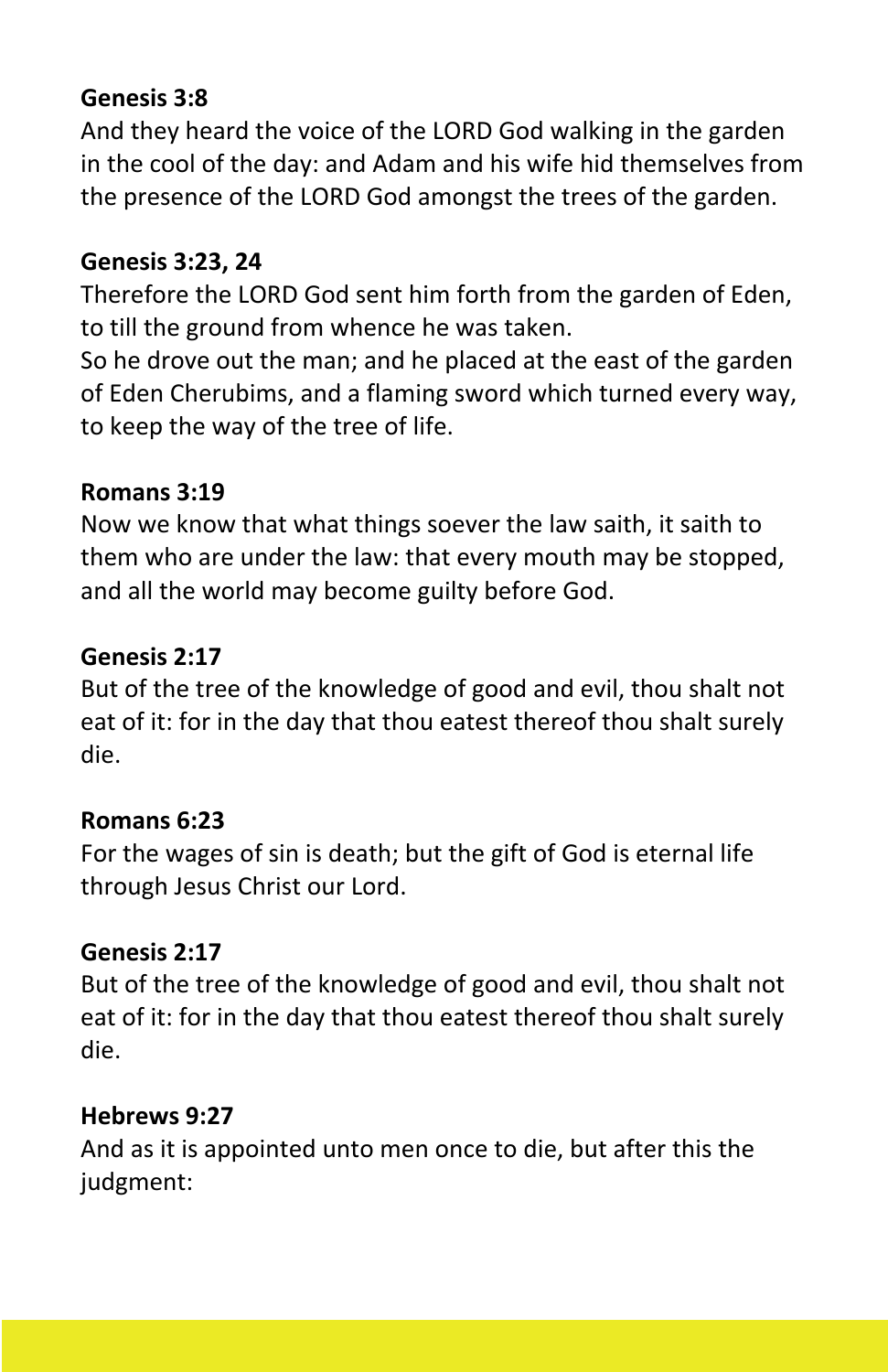# **2 Corinthians 5:8**

We are confident, I say, and willing rather to be absent from the body, and to be present with the Lord.

# **Revelation 20:11-15**

And I saw a great white throne, and him that sat on it, from whose face the earth and the heaven fled away; and there was found no place for them.

And I saw the dead, small and great, stand before God; and the books were opened: and another book was opened, which is the book of life: and the dead were judged out of those things which were written in the books, according to their works.

And the sea gave up the dead which were in it; and death and hell delivered up the dead which were in them: and they were judged every man according to their works.

And death and hell were cast into the lake of fire. This is the second death.

And whosoever was not found written in the book of life was cast into the lake of fire.

# **Revelation 21:8**

But the fearful, and unbelieving, and the abominable, and murderers, and whoremongers, and sorcerers, and idolaters, and all liars, shall have their part in the lake which burneth with fire and brimstone: which is the second death.

# **1 John 2:2**

And he is the propitiation for our sins: and not for ours only, but also for the sins of the whole world.

# **Romans 3:20-22**

Therefore by the deeds of the law there shall no flesh be justified in his sight: for by the law is the knowledge of sin.

But now the righteousness of God without the law is manifested, being witnessed by the law and the prophets;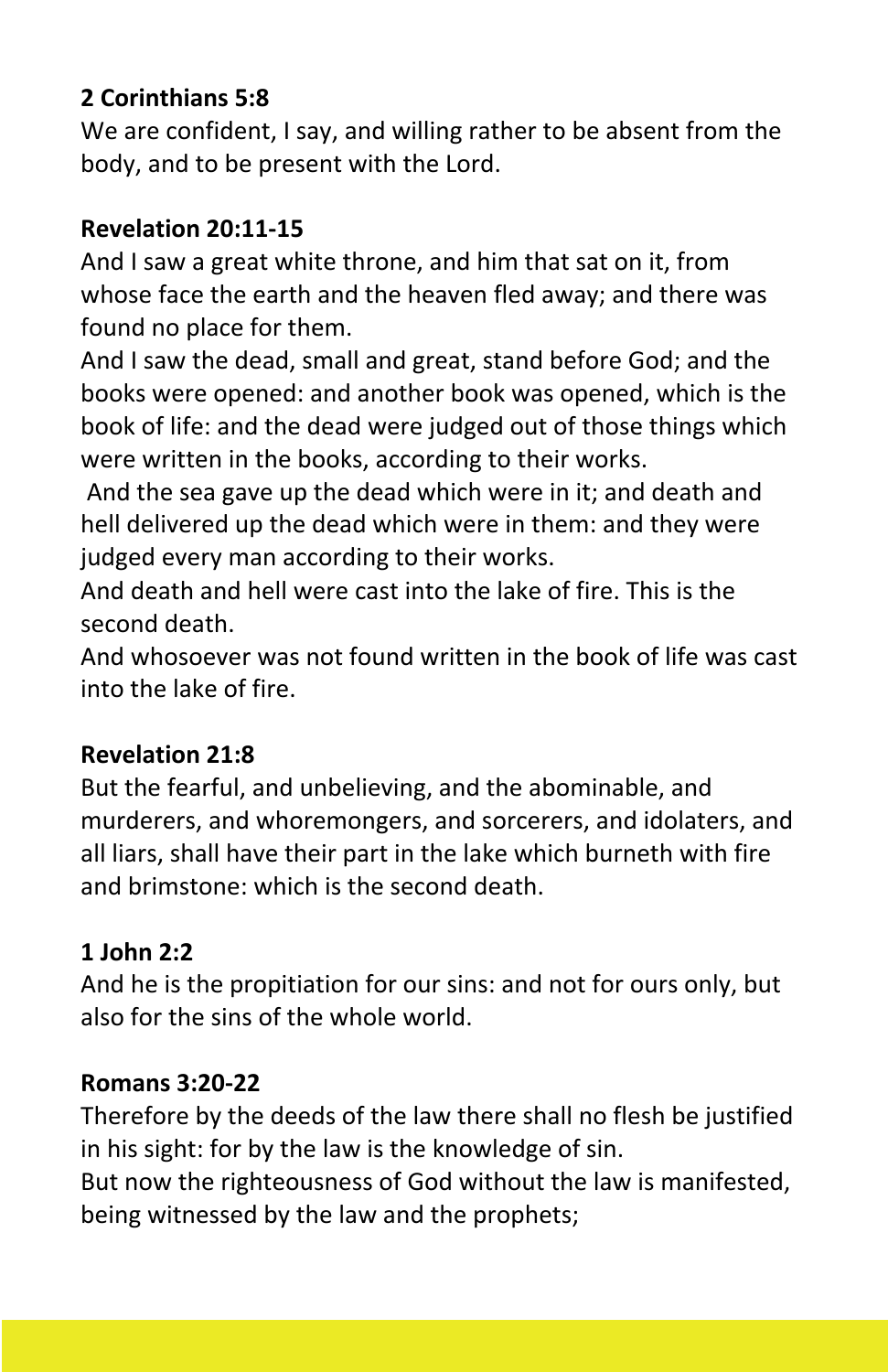Even the righteousness of God which is by faith of Jesus Christ unto all and upon all them that believe: for there is no difference:

# **Romans 5:9**

Much more then, being now justified by his blood, we shall be saved from wrath through him.

# **Galatians 2:16**

Knowing that a man is not justified by the works of the law, but by the faith of Jesus Christ, even we have believed in Jesus Christ, that we might be justified by the faith of Christ, and not by the works of the law: for by the works of the law shall no flesh be justified.

# **John 3:14, 15**

And as Moses lifted up the serpent in the wilderness, even so must the Son of man be lifted up: That whosoever believeth in him should not perish, but have eternal life.

#### **Numbers 21:4-9**

And they journeyed from mount Hor by the way of the Red sea, to compass the land of Edom: and the soul of the people was much discouraged because of the way.

And the people spake against God, and against Moses, Wherefore have ye brought us up out of Egypt to die in the wilderness? for there is no bread, neither is there any water; and our soul loatheth this light bread.

And the LORD sent fiery serpents among the people, and they bit the people; and much people of Israel died.

Therefore the people came to Moses, and said, We have sinned, for we have spoken against the LORD, and against thee; pray unto the LORD, that he take away the serpents from us. And Moses prayed for the people.

And the LORD said unto Moses, Make thee a fiery serpent, and set it upon a pole: and it shall come to pass, that every one that is bitten, when he looketh upon it, shall live.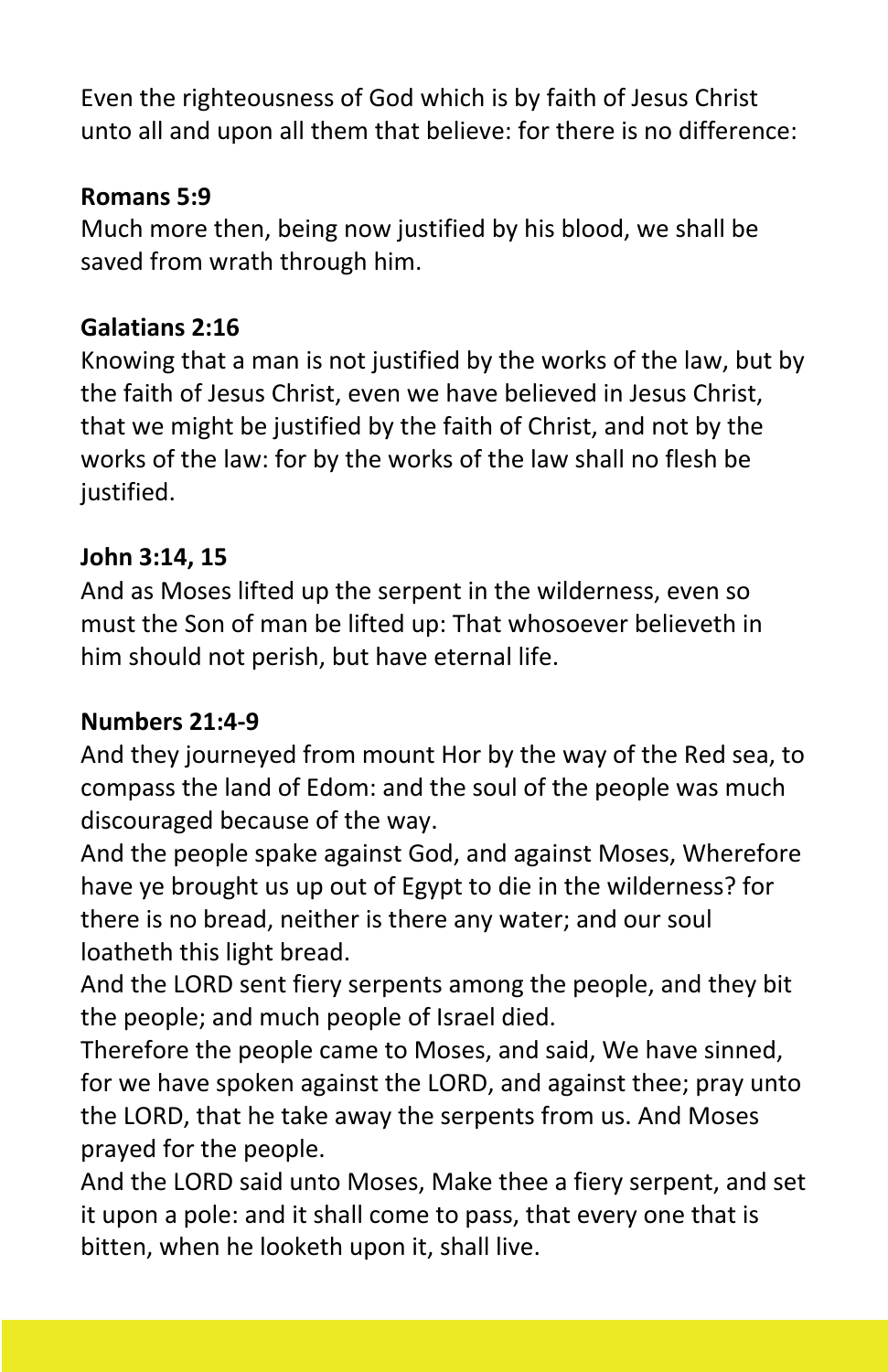And Moses made a serpent of brass, and put it upon a pole, and it came to pass, that if a serpent had bitten any man, when he beheld the serpent of brass, he lived.

# **Romans 6:23**

For the wages of sin is death; but the gift of God is eternal life through Jesus Christ our Lord.

# **Revelation 21:8**

But the fearful, and unbelieving, and the abominable, and murderers, and whoremongers, and sorcerers, and idolaters, and all liars, shall have their part in the lake which burneth with fire and brimstone: which is the second death.

#### **Matthew 9:9-13**

And as Jesus passed forth from thence, he saw a man, named Matthew, sitting at the receipt of custom: and he saith unto him, Follow me. And he arose, and followed him.

And it came to pass, as Jesus sat at meat in the house, behold, many publicans and sinners came and sat down with him and his disciples.

And when the Pharisees saw it, they said unto his disciples, Why eateth your Master with publicans and sinners?

But when Jesus heard that, he said unto them, They that be whole need not a physician, but they that are sick.

But go ye and learn what that meaneth, I will have mercy, and not sacrifice: for I am not come to call the righteous, but sinners to repentance.

# **2 Corinthians 5:17**

Therefore if any man be in Christ, he is a new creature: old things are passed away; behold, all things are become new.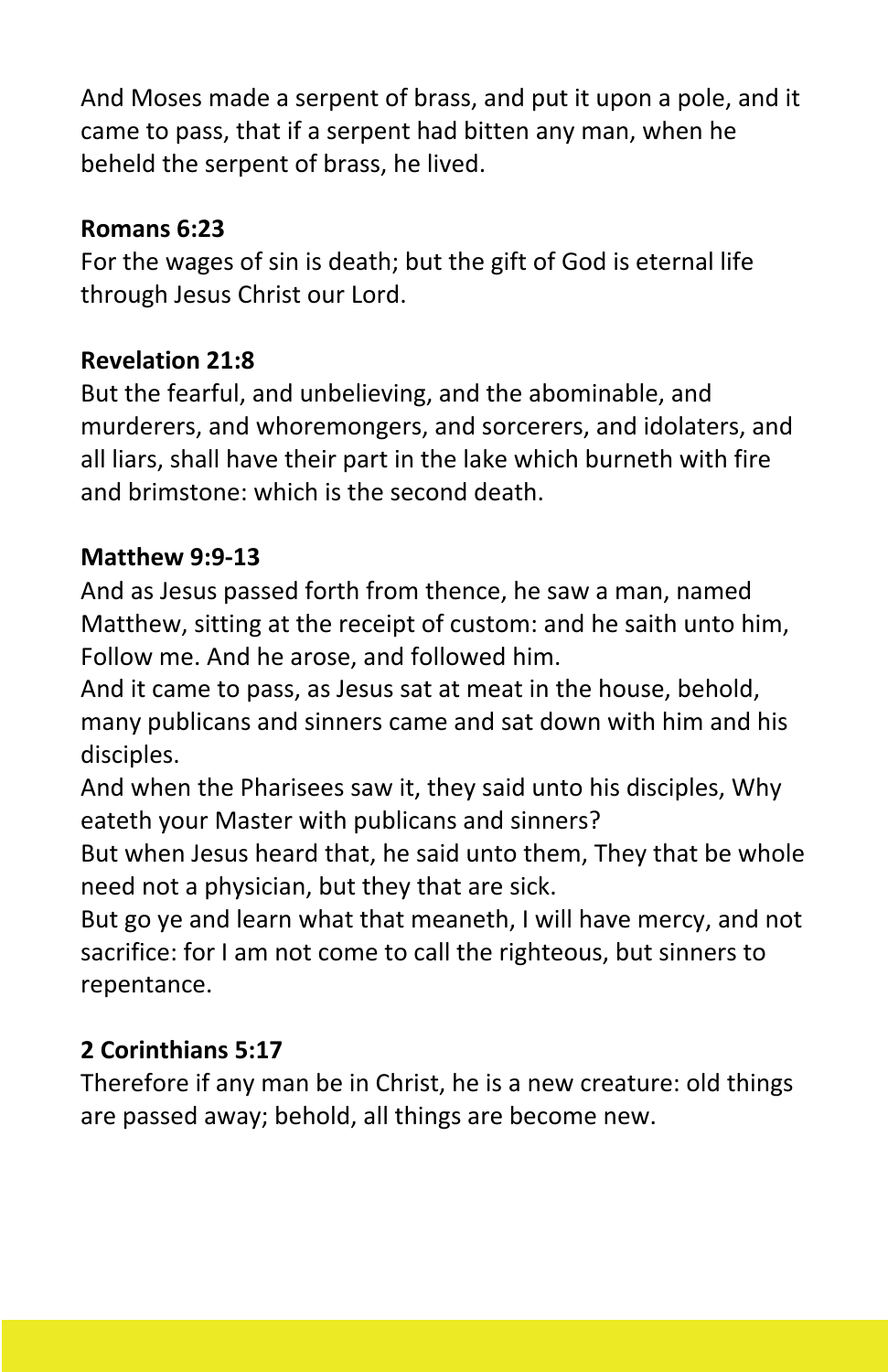# **Romans 12:2**

And be not conformed to this world: but be ye transformed by the renewing of your mind, that ye may prove what is that good, and acceptable, and perfect, will of God.

#### **Romans 3:22**

Even the righteousness of God which is by faith of Jesus Christ unto all and upon all them that believe: for there is no difference:

# **Ephesians 2:9**

Not of works, lest any man should boast.

#### **Titus 3:5**

Not by works of righteousness which we have done, but according to his mercy he saved us, by the washing of regeneration, and renewing of the Holy Ghost;

#### **Romans 10:9, 10, 13**

That if thou shalt confess with thy mouth the Lord Jesus, and shalt believe in thine heart that God hath raised him from the dead, thou shalt be saved.

For with the heart man believeth unto righteousness; and with the mouth confession is made unto salvation.

For whosoever shall call upon the name of the Lord shall be saved.

#### **John 1:12**

But as many as received him, to them gave he power to become the sons of God, even to them that believe on his name:

#### **John 5:24**

Verily, verily, I say unto you, He that heareth my word, and believeth on him that sent me, hath everlasting life, and shall not come into condemnation; but is passed from death unto life.